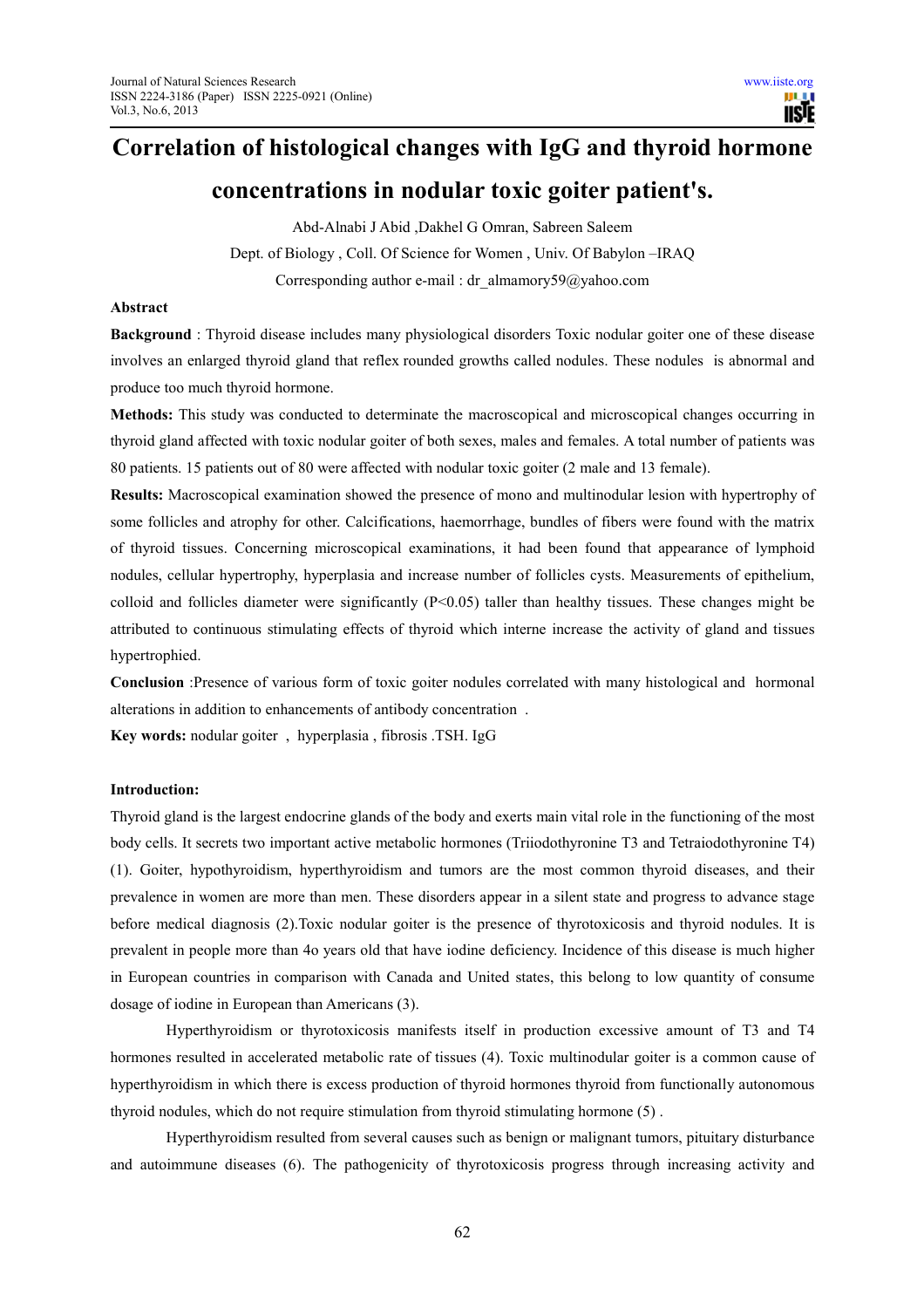hypertrophy of thyroid for long time, and then lead to develop of nodules. The origin of goiter is developed from consequence of hyperplasia of thyroid tissues (7).

# **Materials and Methods:**

#### **A. Materials:**

#### **1. Subjects of Study:**

This study was carried out in the histopathology department of Hilla- Teaching Hospital over 5 months period. This study included 15 patients of both sexes, males and females and their ages ranged between 20-64 years old. Patients were admitted to hospital for surgical operation (Thyroidectomy) by consultant surgeons. Before surgical operation, blood samples were drowning from patients to perform hormonal analysis. Blood samples were also drowning from healthy subjects for comparison results.

#### **B. Methods:**

1. Determination of thyroid stimulating hormone (TSH), Triiodothyronine (T3) and Tetraiodothyronine (T4):

Thus method was performed by using Minividas method with kit supplied by Merieux Company, France.

2. Estimation of total serum protein: Biuret method was used for estimation of total serum protein of thyroid patients were according to Bishops *et al*, (8) .IgG detection was done by single radial immune diffusion ( SRID Mancini method) ( 9).

2. Preparation of histological sections:

In this method, several steps were conducted such as color, number of nodules, cysts, calcifications and hemorrhage of thyroid tissues after thyroidectomy. All routine steps were performed to prepare histological sections which involved fixation, washing and dehydration, clearing, infiltration, embedding, sectioning and staining. By using Olympic microscope and ocular microscope, different histological changes of thyroid tissues were recorded  $(10)$ .

# **3. Statistical analysis:**

The statistical program was used to perform analysis of results Using two way analysis of variance ( ANOVA) followed by application of lowest significant differences test at P<0.05 to confirm the statistical significances among studied groups (11).

# **Results:**

Nodular toxic goiter presents in both sex but female appear to be more susceptible to this disease 13 of 15 with a rate % while only 2 male of 15 with a rate % . The age period 30-39 years show highest rate of infection  $(33.3 \%)$  (figure 1).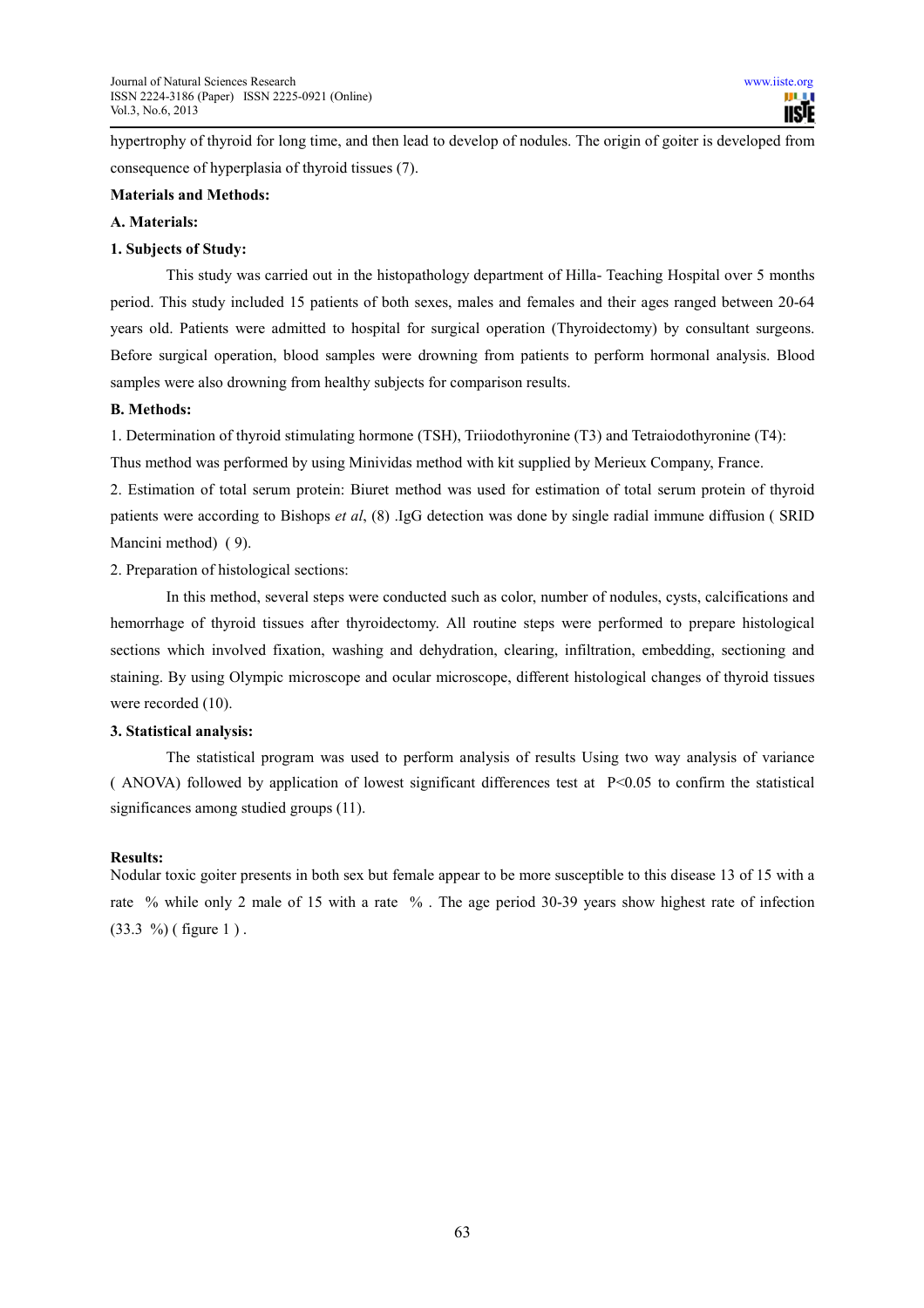

Thyroid hormones values show enhancement in all patients . TSH appear high in female than male with highly significant difference , T4 value show significantly increased in patients in comparison with healthy individuals ( table 1 ).

| <b>Hormones levels</b> |                   | <b>Males</b>       | <b>Females</b>   |                    |  |
|------------------------|-------------------|--------------------|------------------|--------------------|--|
|                        | Control           | <b>Patients</b>    |                  | <b>Patients</b>    |  |
| TSH(Miu/ml)            | $0.30 \pm 1.57$ * | $0.07 \pm 0.85*$   | $0.53 \pm 1.85*$ | $0.24 \pm 2.80*$   |  |
| $T3_{(nmol)/L}$        | $0.19 \pm 1.28*$  | $0.2\pm2.16*$      | $0.14 \pm 1.59*$ | $0.50 \pm 1.07*$   |  |
| T4(nmol/L)             | $2.05 \pm 71.12*$ | $1.63 \pm 139.75*$ | $3.71\pm74.59*$  | $2.25 \pm 138.95*$ |  |

**Table (1): Means of TSH, T3 and T4 levels of patients affected with toxic nodular goiter.** 

- Values are means ± SD.

- Values with  $(*)$  are significantly at  $(P<0.05)$ .

Total serum protein reveals decrease in nodular toxic goiter patients compared with control group (healthy persons ). Serum protein concentrations show significantly decrease in all age groups , the lowest concentration reach 2.13 mg /dl . Total immunoglobulin type G concentration show significantly increase in serum of nodular toxic thyroid patients in compared with healthy individuals ( table 2 ) .

**Table 2. Serum IgG and total protein concentration of nodular thyroid patients .** 

| Serum component Conc.              | Nodular              | thyroid | Healthy           |
|------------------------------------|----------------------|---------|-------------------|
|                                    | patients             |         |                   |
| IgG mg/dl( $M\pm SD$ )             | $1622.42 \pm 226.31$ |         | $1124 \pm 187.34$ |
| Total protein mg/dl ( $M \pm SD$ ) | $2.04 \pm 1.06$      |         | $4.76 \pm 1.12$   |

Thyroid gland of nodular toxic goiter patients show variations in size , the size less than 100 cm form the highest number of patients , while the size 300-400 cm form the lowest number of patients ( table 3 ).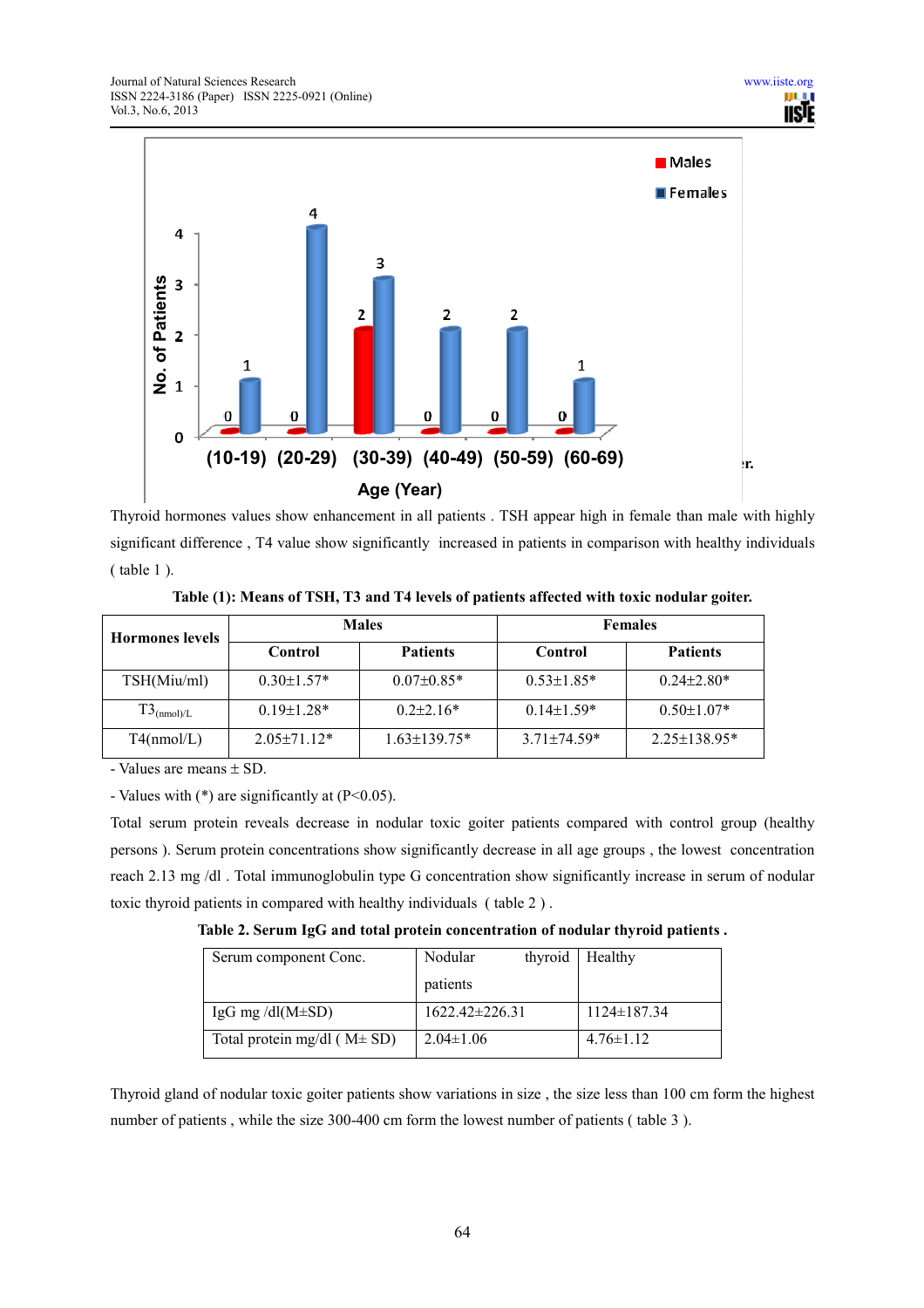| Volume (cm)    | <b>Males</b> | <b>Females</b> | <b>Total No.</b> | Percentage $(\% )$ |
|----------------|--------------|----------------|------------------|--------------------|
| $100-0$ cm     |              |                |                  | 46.67              |
| $200 - 100$ cm |              |                |                  | 33.3               |
| 300-200 cm     |              |                |                  | 13.3               |
| 400-300 cm     |              |                |                  | 6.67               |
| Total          |              | 13             |                  | 100                |

# **Table 3. Distribution of patients affected with nodular toxic goiter according to size of thyroid gland.**

Goiter patients show different number of nodules. Only one case show single nodule with a rate 6.6 %, while most patients 14 ( 93.3 % ) reveals more than one nodules ( table 4 ) .

**Table 4. Distribution of patients affected with nodular toxic goiter according to the number of nodules .** 

| No. of nodules   | <b>Males</b> | <b>Females</b> | <b>Total No</b> | Percentage $(\% )$ |
|------------------|--------------|----------------|-----------------|--------------------|
| Single nodule    |              |                |                 |                    |
| Multiple nodules |              |                |                 | 933                |
| Total            |              |                |                 |                    |

Dissection of thyroid gland reveals present or absent of cyst , the number of cysts also differs . sixty percent of patients show no cysts , 33% show single cyst while 6.6 % reveals more than one cyst ( table 5 ).

|  |  |  |  | Table 5 . Distribution of goiter patient according to the number of cysts present in thyroid gland. |  |  |
|--|--|--|--|-----------------------------------------------------------------------------------------------------|--|--|
|--|--|--|--|-----------------------------------------------------------------------------------------------------|--|--|

| No. of cysts   | <b>Males</b> | <b>Females</b> | <b>Total No</b> | percentage $(\% )$ |
|----------------|--------------|----------------|-----------------|--------------------|
| No cyst        |              |                |                 | 60                 |
| Single cyst    |              |                |                 | 33.3               |
| Multiple cysts |              |                |                 | 6.6                |
| Total          |              |                | LJ              | 100                |

Gross examination of thyroid glands show variation in gland texture . Few patient 2 (13.3 %) glands reveals calcification while, others 13 ( 86.6% )with no calcification ( table 6) .

|  |  | Table 6. Distribution of goiter patients according to texture of thyroid gland. |
|--|--|---------------------------------------------------------------------------------|
|  |  |                                                                                 |

| <b>Calcifications</b> | <b>Males</b> | <b>Females</b> | <b>Total No.</b> | percentage (%) |
|-----------------------|--------------|----------------|------------------|----------------|
| $+ve$                 |              |                |                  | 13.3           |
| – ve                  |              |                |                  | 86.6           |
| Total                 |              |                |                  | 100            |

 Dissecting of thyroid glands show hemorrhage in some glands 5 ( 33.3 % ) , while all other glands 10 ( 66.6% ) appear without hemorrhage ( table 7 ) .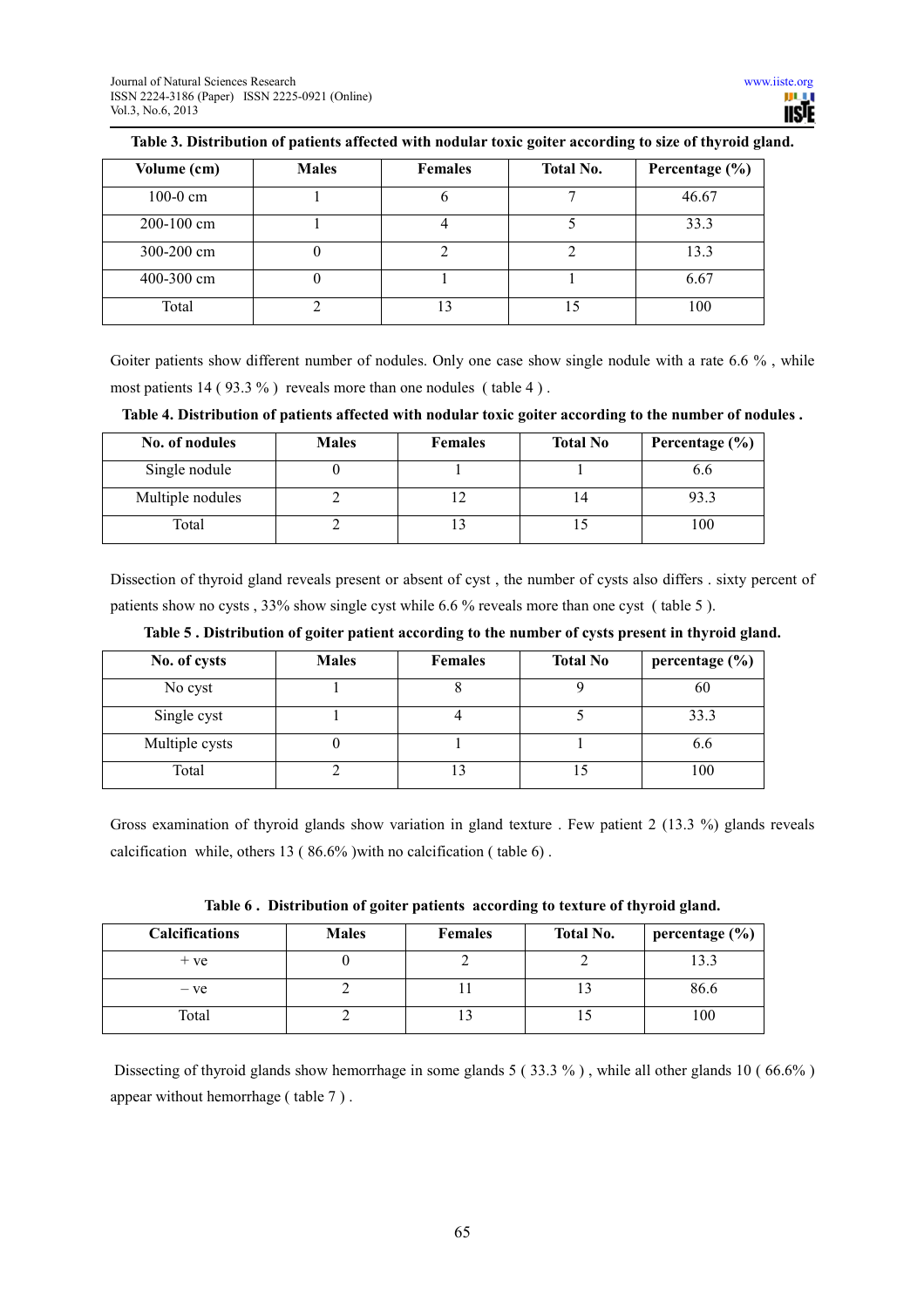| Haemorrhage | <b>Males</b> | <b>Females</b> | <b>Total No.</b> | percentage $(\% )$ |
|-------------|--------------|----------------|------------------|--------------------|
| $+ve$       |              |                |                  | 33.3               |
| $-ve$       |              |                | ΙU               | 66.6               |
| Total       |              |                |                  | 100                |

**Table 7. Distribution of goiter patients according to presence of hemorrhage in thyroid gland.** 

Thyroid gland of goiter patients reveals various histology

ical changes . The main histological disorders is fibrosis that appear in 12 ( 80 %) of patients followed by hyperplastic nodules and lymphocytes infiltration (figure 2,3 and table 8).



**Figure 2. Cross section of patients goiter thyroid gland show nodular tissue fibrosis . H.E . 100x .** 

**Table 8. Histological changes of thyroid affected with nodular toxic goiter.** 

| <b>Histological changes</b> | <b>Males</b> | <b>Females</b> | <b>Total No.</b> | percentage $(\% )$ |
|-----------------------------|--------------|----------------|------------------|--------------------|
| Fibrosis                    | າ            | 10             | 12               | 80                 |
| Calcification               |              |                |                  | 33.3               |
| Hyperplastic nodules        | $\gamma$     | 7              |                  | 60                 |
| Lymphocytic infiltration    |              |                |                  | 26.6               |
| Vascular degeneration       |              |                |                  | 6.6                |
| Total                       | ζ            | 12             | 15               | 100                |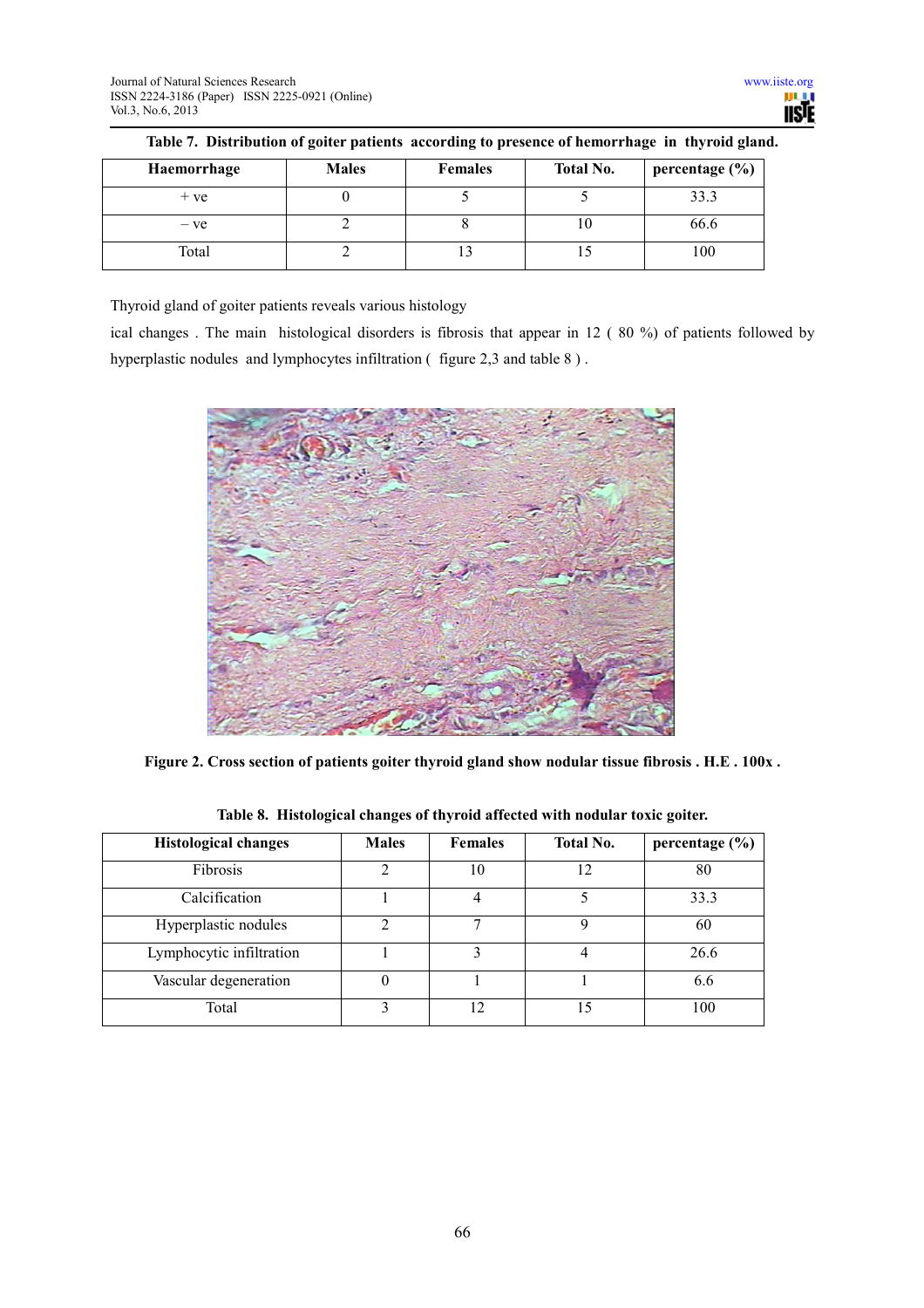

**Figure 3. Cross section of patients goiter thyroid gland show tissue hyperplasia . H.E . 400x .** 

Histological examinations reported variations in measurements of thyroid components of patients in compared with normal tissues. Significant increase in epithelium thickness, colloid diameters and follicle diameter were noted in thyroid glands of patients ( table 9 ) .

|                     | <b>Measurements</b>               |                     |                   |  |  |
|---------------------|-----------------------------------|---------------------|-------------------|--|--|
| Groups              | <b>Thickness of</b><br>epithelium | Diameter of colloid | <b>Follicle</b>   |  |  |
| Normal tissue       | $0.005 \pm 0.57*$                 | $1.48 \pm 5.23*$    | $1.10\pm5.89*$    |  |  |
| Pathological tissue | $0.10 \pm 0.72*$                  | $1.38 \pm 8.98*$    | $2.24 \pm 11.71*$ |  |  |

**Table 9. Variation of follicles, colloid and epithelium diameter of thyroid affected with nodular toxic goiter.** 

- Values are means ± SD.

- Values with  $(*)$  are significantly at  $(P<0.05)$ .

# **Discussion:**

Results obtained from the present study indicated that the ratio of toxic nodular goiter (TNG) was 18.8% (15 patient) out of 80 patient affected with different thyroid diseases. These results were consistent with previous study (12). These previous studies confirmed that 20% of thyroid gland were affected with toxic goiter and suggested that acute iodine deficiency in diet or production of autoantibodies (IgG) against TSH receptors may be attributed to increase incidence of toxic goiter. Immunoglobulin's production enhanced after exposure of host to foreign agents , increase of their titer in this cases may be associated with hormonal disorders that correlated with presence of autoimmunity and immunodeficiency. There is a good correlation between the degree of lymphocytic infiltration of the thyroid gland and the titer of TPOAb. (13) .

Data of the present study pointed out that the number of affected women was 13 (66.6%) out of 80 patient, and the number of affected males was 2 (13.3%) out of 80 patient. From these results appear clearly that the women are more affected than males, and these results were agreed with previous studies (14), these studies suggested that hormonal imbalance at puberty and pregnancy is predisposing factor for occurrence of toxic goiter. These suggestion was supported by other studies (15) who confirmed that excess levels of estrogen hormone increase production of T3 and T4.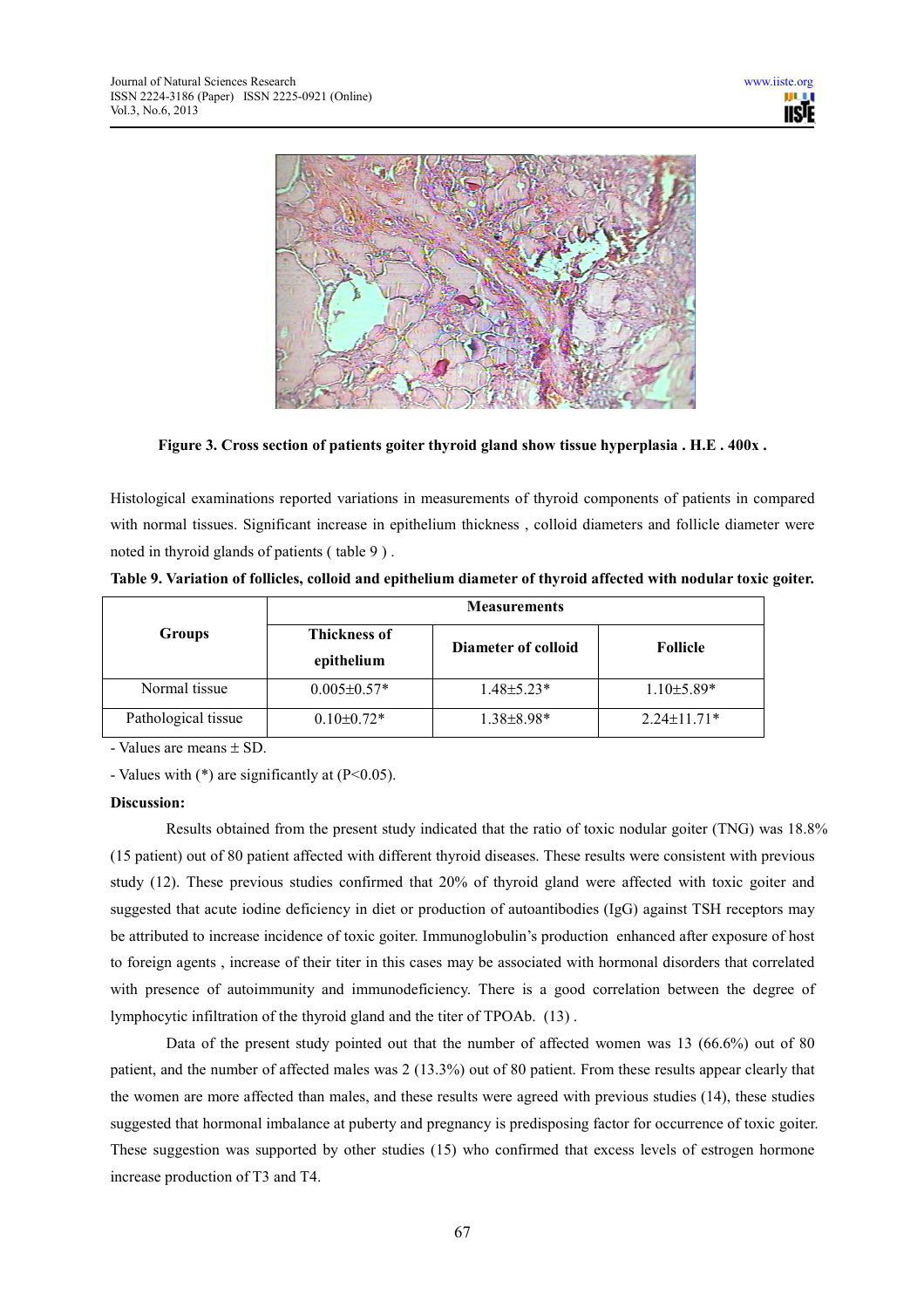Levels of T3 and T4 hormones were significantly  $(P<0.05)$  higher than normal healthy subjects, these results were associated with significant decrease (P<0.05) in the levels of TSH of both sexes. Over production of T3 and T4 my attributed that S-cells produce autoantibodies which react with specific TSH receptors of thyroid. These antibodies activate follicular cells to produce excess amount of T3 anf T4 with reduction of TSH production by negative feedback mechanism (16).

Other researchers showed that there are nodules which consist of mononodular or multinodular originate from hypertrophy of some follicular cells and tend to produce excessive levels of T3 and T4 independently about TSH, the neighboring follicles becomes atrophy (17). Study of Lauberge *et al.,*(18) suggested that iodine deficiency in elderly may be implicated in the development of hyperthyroidism.

The gross appearance of thyroid histological sections confirmed that the ratio of thyroid glands which have volume more than 100 cm was 46.64, whereas thyroid glands which have volume more than 200 cm comprise 33.3%. These results were consistent with study of Gonezing *et al.,* (19). Concerning nodules, our results indicated that all affected gland have multi-nodular of benign form, and patient ages ranged between 20- 70 years old. These data were consistent with previous studies (20).

The present results pointed out that the ratio of cysts was 40% out of the affected tissues, and 85% of these tissues were degenerative and necrotic. These results agree with previous study (21). Calcifications with hemorrhage were comprised 13.3% of affected tissues, and these calcifications caused the gland to become firm and more hard. Also, it had been found that there is accumulation of fibers associated with hemorrhage and comprise 33.3%. These data were consistent with previous study (22).

Concerning microscopical examinations of affected thyroid tissues showed that the affected thyroid with toxic goiter appear with bundles of fibers consist 80% out of affected tissues, these changes were also supported by Goudie *et al.*, (23).

The present study confirmed that 40% of glands showed several changes such as hyperplasia of follicles, variation of colloid volume, appearance of scallop. These data were agreed with previous study (22).

It also was appearance of lymphoid nodules with ratio 26%, degenerative blood vessels with ratio 6.6%. These changes originate from increase thyroid activity, cellular hypertrophy, cellular hyperplasia, increase number of follicles and nodules intern lead to compress the adjacent blood vessels and damage it (24).

Our study showed that the diameter of follicles, colloid, epithelium were significantly (P<0.05) taller than healthy tissues. These changes resulted from continuous stimulatory effected of more active and tend to have columnar shapes and increase their diameters and colloids (25).

In conclusion, histological changes of thyroid affected with toxic goiter may be result from increased activity of some follicles because of stimulatory effects of autoantibodies or hyperplasia of other follicles.

**Conclusion:** This study concluded that women are more susceptible to nodular thyroid than men. Furthermore, the enhancements of thyroid hormones and IgG titers pointed a significantly correlation between them. The study reveals also noticeable histopathological according to disease **.** 

**Acknowledgments :** Authors pleasure to thanks the surgeons and clinical sub staff in Al Hilla – Teaching Hospital for their helps in samples collection**.** 

#### **References:**

1. Marieb, E, Hoehn, K. (2004). Human Anatomy And Physiology. 7th Edition. San Francisco: Pearson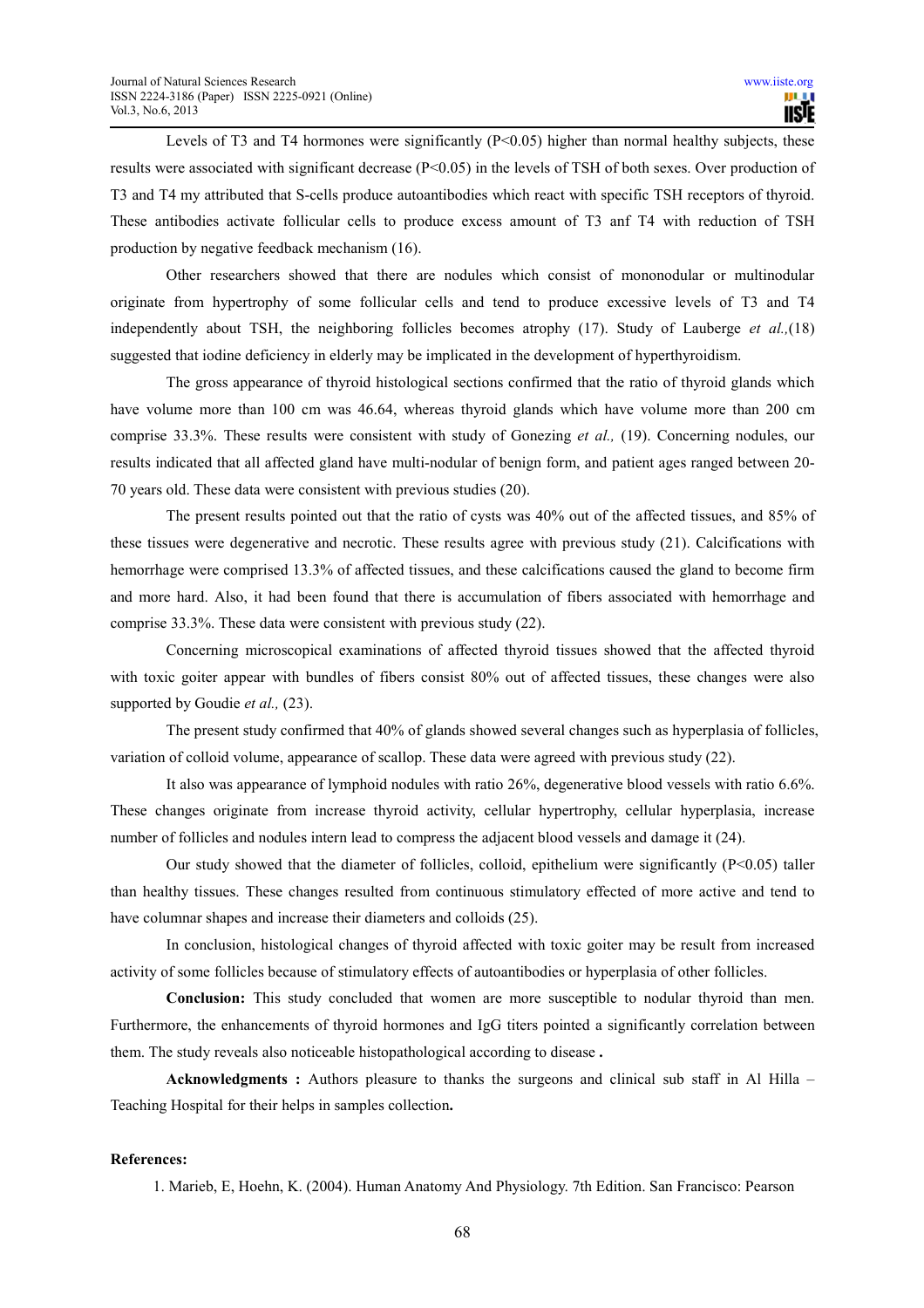Education, Inc. p. 620-624.

 2. Mayne, P.D. (1998). Clinical Chemistry in Diagnosis and Treatment 6th ed., Oxford University Press. Inc., P (158-168).

 3.Siegel, R.D., and Lee, S.L. ( 1990 ). Toxic nodular goiter: Toxic adenoma and toxic multinodular goiter. Endocrinology & metabolism clinics of North America, 27(1) : 151-168.

 4. Intenzo CM, dePapp AE, Jabbour S, Miller JL, Kim SM, Capuzzi DM. Scintigraphic manifestations of thyrotoxicosis. Radiographics. 2003 Jul-Aug; 23(4):857-69.

 5. de Rooij, A; Vandenbroucke, JP; Smit, JW; Stokkel, MP; Dekkers, OM (2009). Clinical outcomes after estimated versus calculated activity of radioiodine for the treatment of hyperthyroidism: systematic review and meta-analysis.journal=European journal of endocrinology 161 (5) :771–777.

 6.Beck, P.P.; Brucker, D. F.; and Persan, L. (1996). Thyrotropin – secreting pituitary tumors. Endocrinol. Rev., 17(3):610-638.

 7. Manzone TA, Dam HQ, Intenzo CM, Sagar VV, Schneider CJ, Seshadri P. Postoperative management of thyroid carcinoma. Surg Oncol Clin N Am. 2008 Jan; 17(1):197-218, x. View in: PubMed

 8. Bishops , M.C.; Deon-Vanlaufer,I.L.; Fodys, E.P. and Thirty three contributors (1985) . In : Clinical chemistry principles ,procedure and correlation , the murvay printing company .Philadelphia .

9. Hudson, I and Hay, F.C, 1989. Practical immunology  $3<sup>rd</sup>$  ed. Black wo scirntific puplishins . Oxford, London . Edenburgh , Boston .

 10.Daniel W.W. (1999). Biostatistics :a Foundation for Analysis in the Health Sciences. 7th ed. John Wiley. Philadelphia .P(83).

11. Bancroft , J.D. and Stevens , A. (1982). Theory and practice of histological technique .  $2^{nd}$  ed. Churchillivin Stone .

 12.Ahmed, K.H.; Taha, T.H ; and Naji, H.T.(2004). Analysis of thyroid surgery for 100 patients in AL-Kadhimia teaching hospital. Iraq – J. Med. Scie., 3(1) : 68-72.

 13. Inukai ,T and Takemura ,Y . (1999) . Anti-thyroid peroxidase antibody .Nihon Rinsho . Pup med.57 (8) :1819-1823.

 14. Bjoro, J.; Kruger, O.; and Midthjell, K. (2000). Prevalence of thyroid disease, thyroid dysfunction and thyroid peroxidase antibodies in large unselected population. Eur. J. Endocrinal. 143(5):39-74.

 15.Woeber, K.A. and Ingber, S. H. (1974). Interaction of thyroid hormones with binding protein. Hand Book of Physiology. section 7, Vol. 3, AM. Physiol. Socic., Washington, D.C.:187– 196.

 16.Hollwell; Joseph, G.; Staehling ; Norman, W.; Flanders, W ;and Hannon, W. (2002). Serum TSH, T4, and thyroid antibodies in united states population. J. Clin. Endocrinol. Metab., 87(2): 89-199.

 17.Kosugi, and Shinji (2002). Non-auto immune hyperthyroidism and hyperfunctioning thyroid adenomas caused by activating mutation of thyrotropin receptor. Nippon. Rinsho., 60(2):91-6.

 18.Lauberg, P.; Nohr, S. B.; Pedersen, K. M.; Hreidarsson,. A. B; Bulow–Pedersen, I; and Knudsen, N. (2000). Thyroid disorders in mild iodine deficiency. Thyroid. 10 (11):36- 95.

 19.Gonezi J, Szabolcs I, Kovacsz Z, Kakosy T, Goth M, Szilagyi G. (1994). Ultrasonography of the thyroid gland in hospitalized, chronically geriatric patients. J Clin Ultrasound 22: 25-26.

 20.Ieenhardt L, Menegaux F, France B, Pelbot T, Monsour G, Hoang C, et al (2006). Selection of patients with solitary thyroid nodules for operation, Advance Surgery; 40: 223-38.